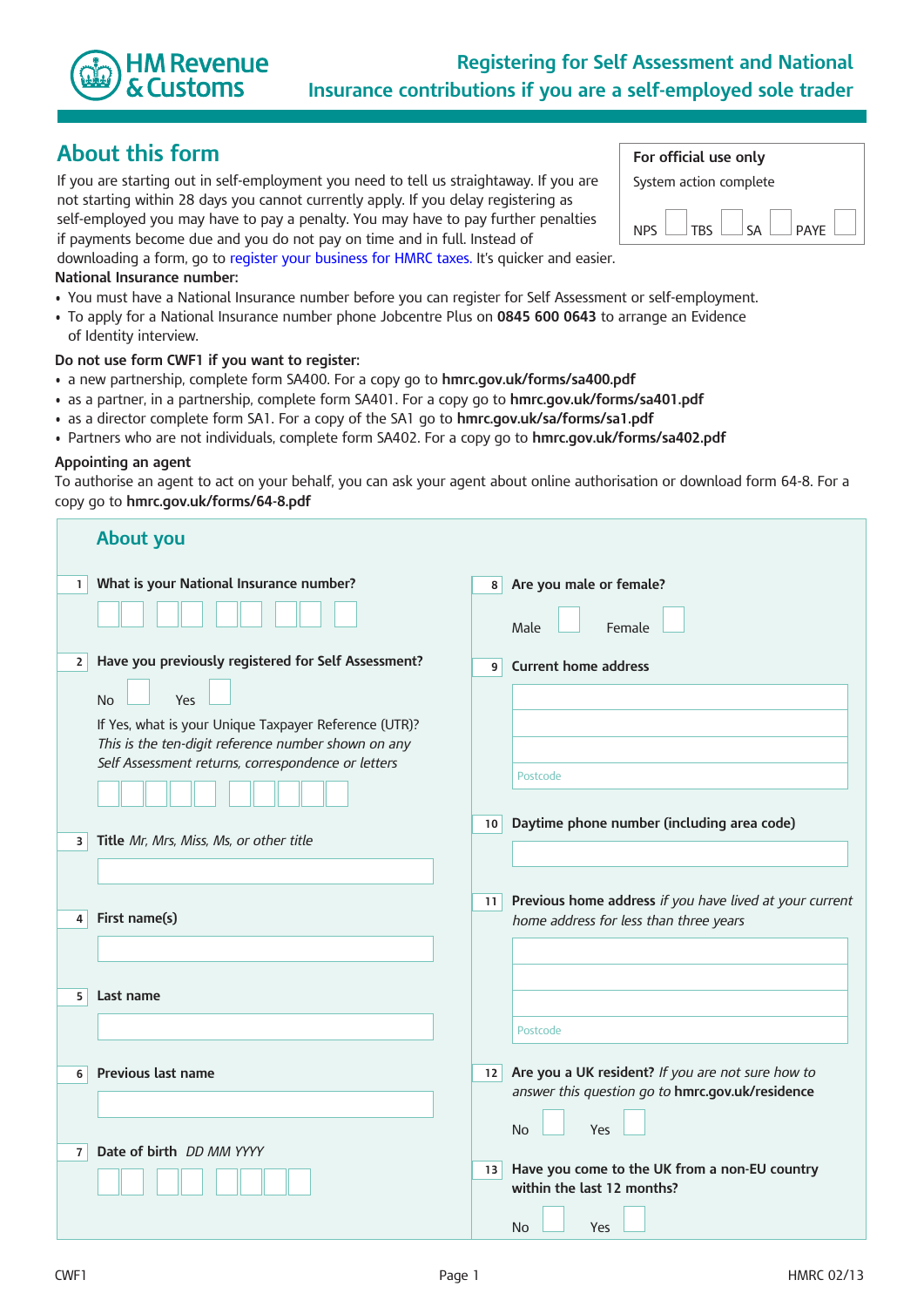|                       | <b>About your business</b>                                                                                                                                                                                                                                                                                                                                  |                 |                                                                                                                                                                                                    |
|-----------------------|-------------------------------------------------------------------------------------------------------------------------------------------------------------------------------------------------------------------------------------------------------------------------------------------------------------------------------------------------------------|-----------------|----------------------------------------------------------------------------------------------------------------------------------------------------------------------------------------------------|
| 14                    | What is the name of your business? If your business does<br>not have a name leave this box blank                                                                                                                                                                                                                                                            | 18              | Business address if your business address is the same as<br>your home address leave this box blank                                                                                                 |
| 15                    | What sort of self-employed work do you do?<br>If you intend working as a subcontractor in the<br>construction industry you need to register with the HMRC<br>Construction Industry Scheme (CIS). For more information<br>go to hmrc.gov.uk/cis or phone 0845 366 7899. You<br>still need to fill in the rest of this form to register as self-<br>employed. | 19 <sup>1</sup> | Postcode<br>Will you be doing all your work for one person or firm?<br>No<br>Yes<br>If Yes, what is their full name and address                                                                    |
| 16<br>17 <sup>1</sup> | When did the above period of self-employment start?<br>DD MM YYYY<br>Are you a share fisherman?<br>No<br>Yes                                                                                                                                                                                                                                                |                 | Postcode<br>If you are going to do all the work for one person or firm,<br>you may be an employee. To check your employment<br>status go to hmrc.gov.uk/calcs/esi.htm or visit any<br>HMRC office. |

# **Declaration**

I declare that:

- the information I have given on this form is correct and complete to the best of my knowledge and belief.
- I will tell HMRC straightaway if my Self Assessment or self-employment circumstances change in a way that affects the answers I have given on this form.

## **What to do next**

Please send the completed form to: **HMRC** National Insurance Contributions & Employer Office Self-employment and Self Assessment Registrations Benton Park View NEWCASTLE UPON TYNE NE98 1ZZ

### **How to pay your Class 2 National Insurance contributions (NICs)**

To set up a Direct Debit to pay Class 2 NICs go to **[hmrc.gov.uk/payinghmrc](http://hmrc.gov.uk/payinghmrc)** and select Self-employed Class 2 National Insurance. If you cannot pay by Direct Debit we will send you a payment request every six months in October and April.

If you have low earnings you may wish to apply for Small Earnings Exception (SEE). For more information go to **[hmrc.gov.uk/forms/cf10.pdf](http://hmrc.gov.uk/forms/cf10.pdf)**

#### **VAT**

Signed

For more information on VAT go to **[hmrc.gov.uk/vat/](http://hmrc.gov.uk/vat/)** If you need to register for VAT go to **[online.hmrc.gov.uk](http://online.hmrc.gov.uk)**

## **Self Assessment**

Date*DD MM YYYY* 

To find out more about registering for Self Assessment and your UTR go to **[hmrc.gov.uk/register](http://hmrc.gov.uk/register)**

#### **Employing someone else**

If you are thinking of taking someone on, or already employ someone else, go to **[hmrc.gov.uk/paye](http://hmrc.gov.uk/paye)**